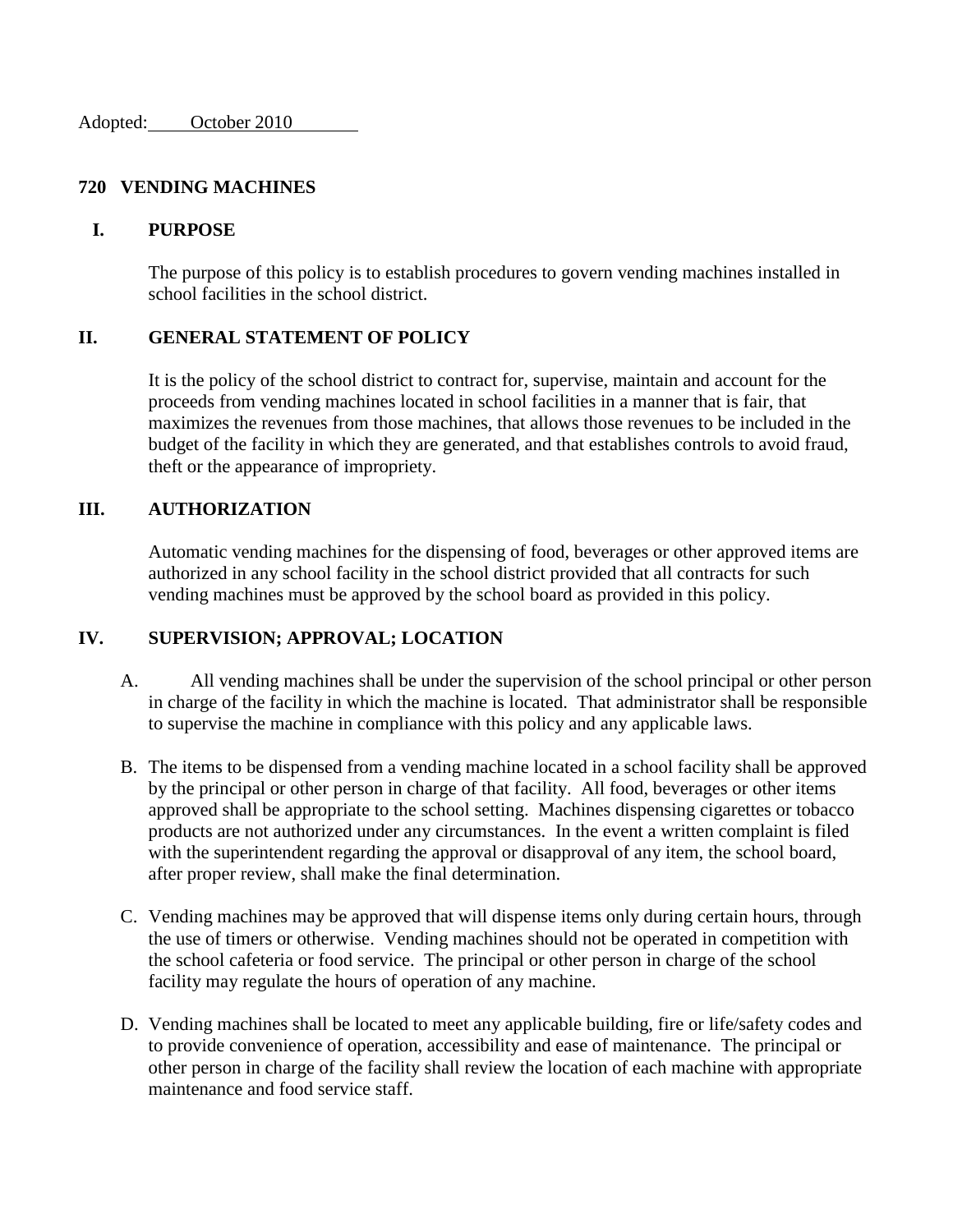# **V. CONTRACT APPROVAL**

- A. All contracts for the purchase or rental of vending machines shall be considered by the school board on a facility-by-facility basis.
- B. If it is estimated that the aggregate receipts from all vending machines located in a school facility will be \$10,000 or more in a fiscal year, the contract for any vending machine in that facility must be awarded after the receipt of sealed bids and compliance with Minn. Stat. § 123B.52.
- C. If it is estimated that the aggregate receipts from all vending machines located in a school facility will be less than \$10,000 in a fiscal year, the contract for any vending machine in that facility may be awarded after the receipt of two or more quotations after taking into consideration conformity with the specifications, terms of delivery, other conditions imposed in the call for quotations and compliance with Minn. Stat. § 123B.52.
- D. The contracting process shall be conducted in compliance with Minn. Stat. § 123B.52. A copy of this policy shall be included in any specifications or request for proposals or quotations. A record shall be kept of all bids or quotations received with the names, amounts and successful bidder indicated. All bids and quotations shall be kept on file as a public record for a period of at least one year after their receipt.
- E. Any bid or quotation must specify all commissions to be paid from the machine and any other noncommission amounts to be paid as a result of the award of the contract. The noncommission amounts include, but are not limited to, cash payments, in-kind payments, equipment donations, scholarship contributions, bonus payments, or other payments or contributions of any kind or nature. The noncommission amounts shall be reduced to a cash equivalency and shall be specified on the bid or quotation as an additional amount to be paid for the award of the contract.
- F. If a contract contains a provision allowing exclusivity, such as all machines in the building carrying only a certain manufacturer's brand of pop, that provision must be reviewed by the administration prior to requesting bids or quotations to ensure that it does not conflict with other contracts of the school district.
- G. All contracts for vending machines must be approved by the school board. Any contract not made in compliance with this policy shall be void. Any district employee signing an unauthorized contract may be subject to personal liability thereon and may be disciplined for said action.
- H. All vending machines are to be installed at the expense of the facility in which located. All financial responsibility for the maintenance and repair of machines shall remain with the individual facility in which located to the extent not addressed in the contract.
- I. No teacher, administrator, school district employee or school board member shall be interested, directly or indirectly, in a vending machine contract with the school district or personally benefit financially therefrom.